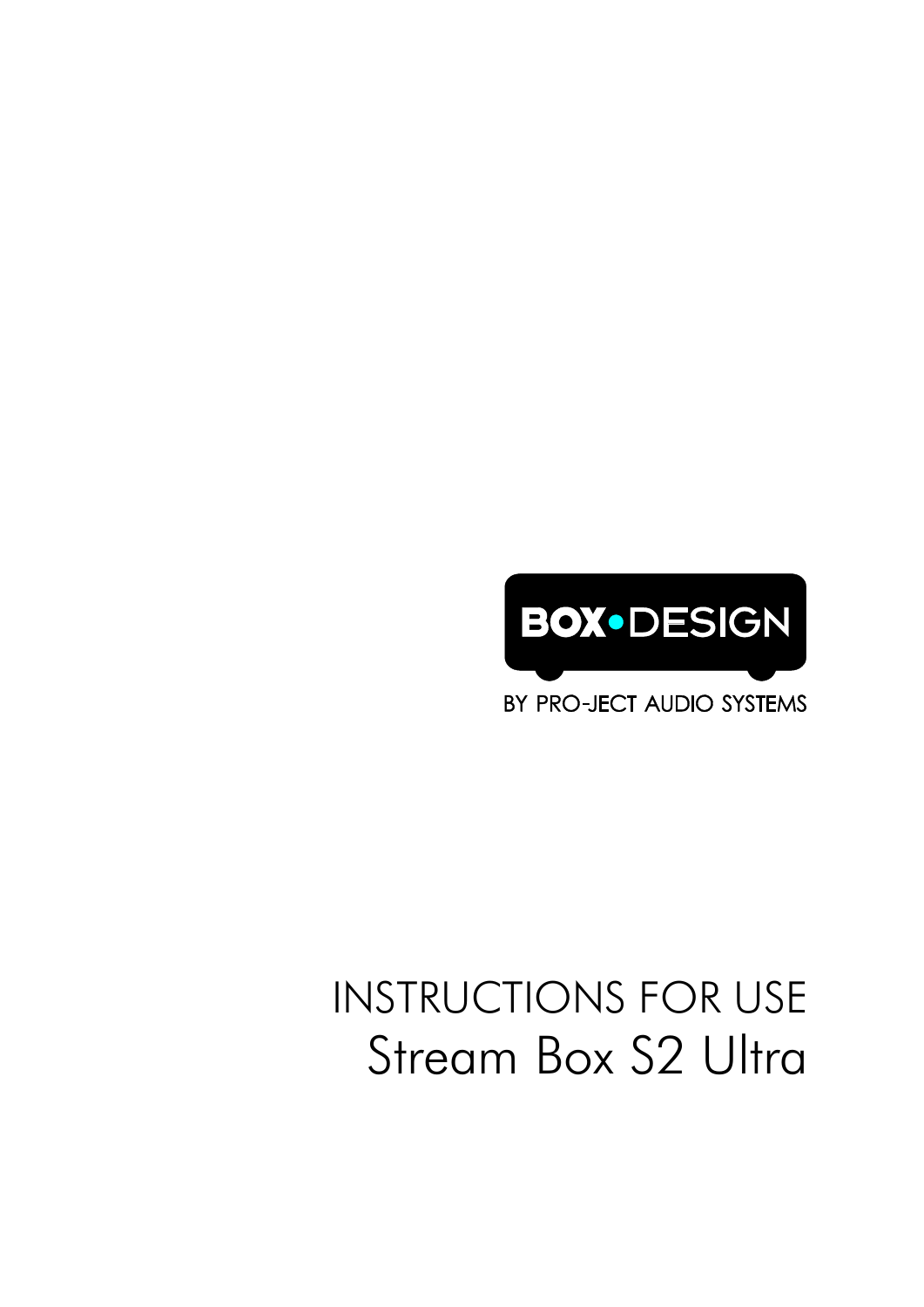Dear music lover,

thank you for purchasing a Pro-Ject Audio Systems streamer. In order to achieve maximum performance and reliability you should study these instructions for use carefully.



*Warning of a hazard for the user, the unit or possible misuse*



*Important notice*

### Safety instructions

*AC outlet voltages vary from country to country. Before connecting to the mains, make sure that the voltage in your area meets the voltage requirements printed on the power supply.*



*The power supply is used to disconnect the unit from the mains. Make sure that the power supply is easily accessible at all times. Never handle the device or the power supply while your hands are wet or damp.*

*Avoid letting liquids enter the device or the power supply. Never place any item containing liquid, such as a flower vase on or near the device. Never spill any liquid on the device or the power supply. Never place any naked flame sources, such as lighted candles on or near the device. The product shall not be used in damp or wet locations, next to a bathtub, sink, swimming pool or any other similar conditions. For optimum performance please place the unit on a well vented spot.*

# **Connectors**



*Make all connections whilst the unit is* disconnected from the power supply

#### Mains power connection

Connect the low voltage plug from the power supply to the **Power 18V DC** socket before connecting the power supply to the mains.

# HDMI output

this output allows to connect a TV or monitor. It can be used as an alternative to the small screen of a mobile device.



*In order to control the unit, the attached screen must be a touchscreen, unless a mouse and/or keyboard is connected.*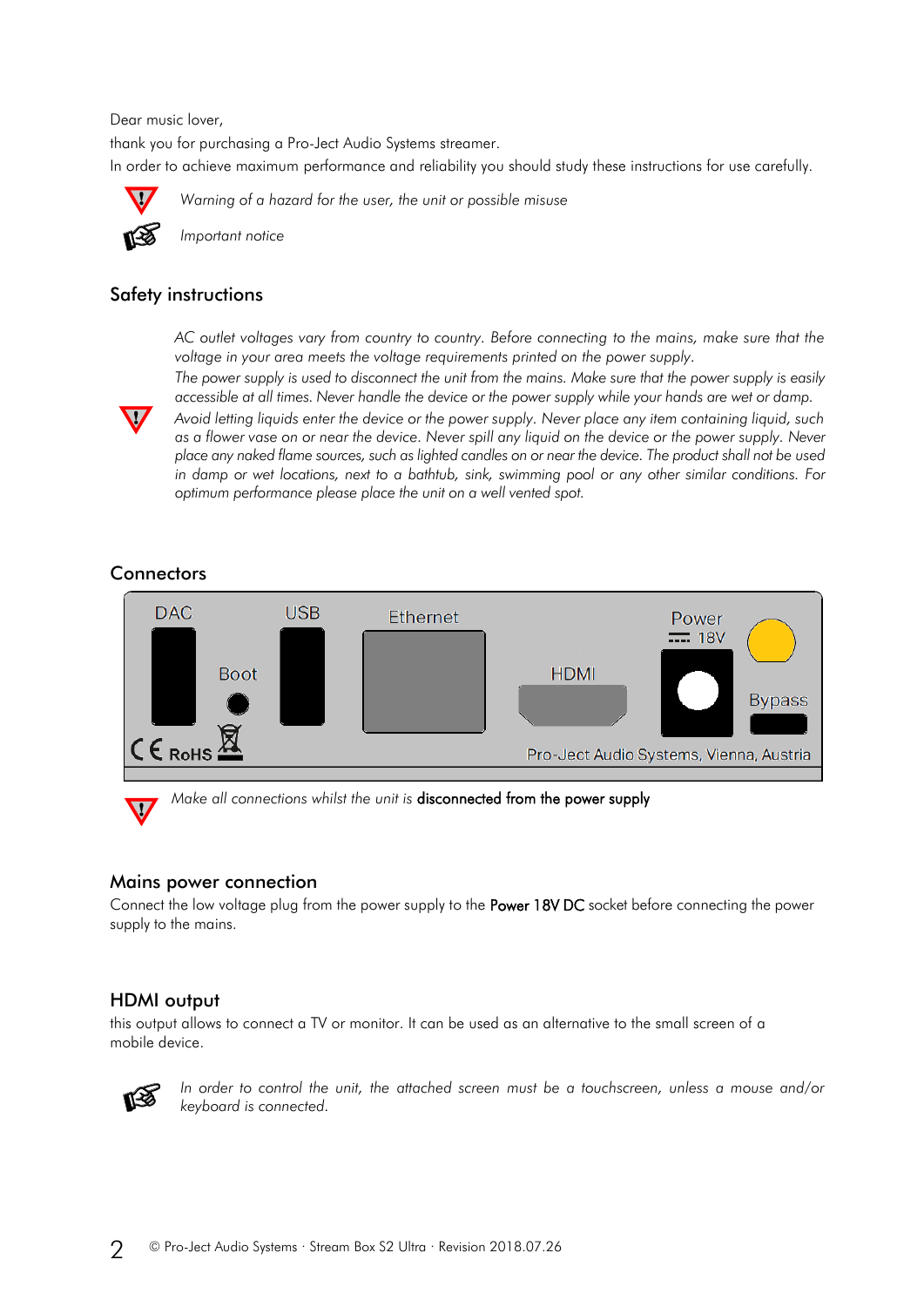# Ethernet

Connect the unit with an Ethernet cable to your network to ensure a stable connection to your network music library and internet services. Ethernet connection is recommended for High-Resolution music playback.

# USB inputs

The unit offers 2 USB inputs, one is located on the front panel and second on the rear panel marked as USB, these inputs allow to connect USB flash disks and drives. When a drive is connected, all the music stored on it will be automatically indexed and can be accessed from the Browse – Music Library section of the control screen.

# DAC connection

The unit does not include a D/A converter. For connection to a USB DAC use the USB socket on the rear panel marked as DAC.



*Pro-Ject S2 USB DACs can be powered directly from the streamer. Connect USB B cable between Stream Box S2 Ultra and any of the S2 line USB DAC.*

# Bypass

The micro USB connector marked **Bypass** on the back panel allows to connect the unit to a computer or laptop and to "detox" the USB output from the computer before it reaches D/A converter. This will clean up the signal coming from your PC or laptop, the unit must be connected to a DAC. The detox mode can be activated by pushing the USB/PC button on the front or by clicking on the corresponding icon in the control screen.

#### Boot



*This function is intended only for experienced users who have knowledge about installing a system into Raspberry Pi computers. Manufacturer takes no responsibility for any damage or malfunction caused by any change or manipulation with software of the unit. Regular updates of the supplied software are managed in the Settings>System menu of the unit.*

This button allows to boot into different Operating Systems that can be loaded into the internal memory of the Stream Box S2 Ultra.

The Boot button allows to place the device in bootloader mode, allowing to reflash its software.

- With the device on, press continuously the **Boot** button for at least 5 seconds
- The device will enter "bootloader mode" and the red Led will start blinking
- You can now access the device as a normal storage device

To exit from Bootloader mode press the USB/PC button once, the LED will become blue.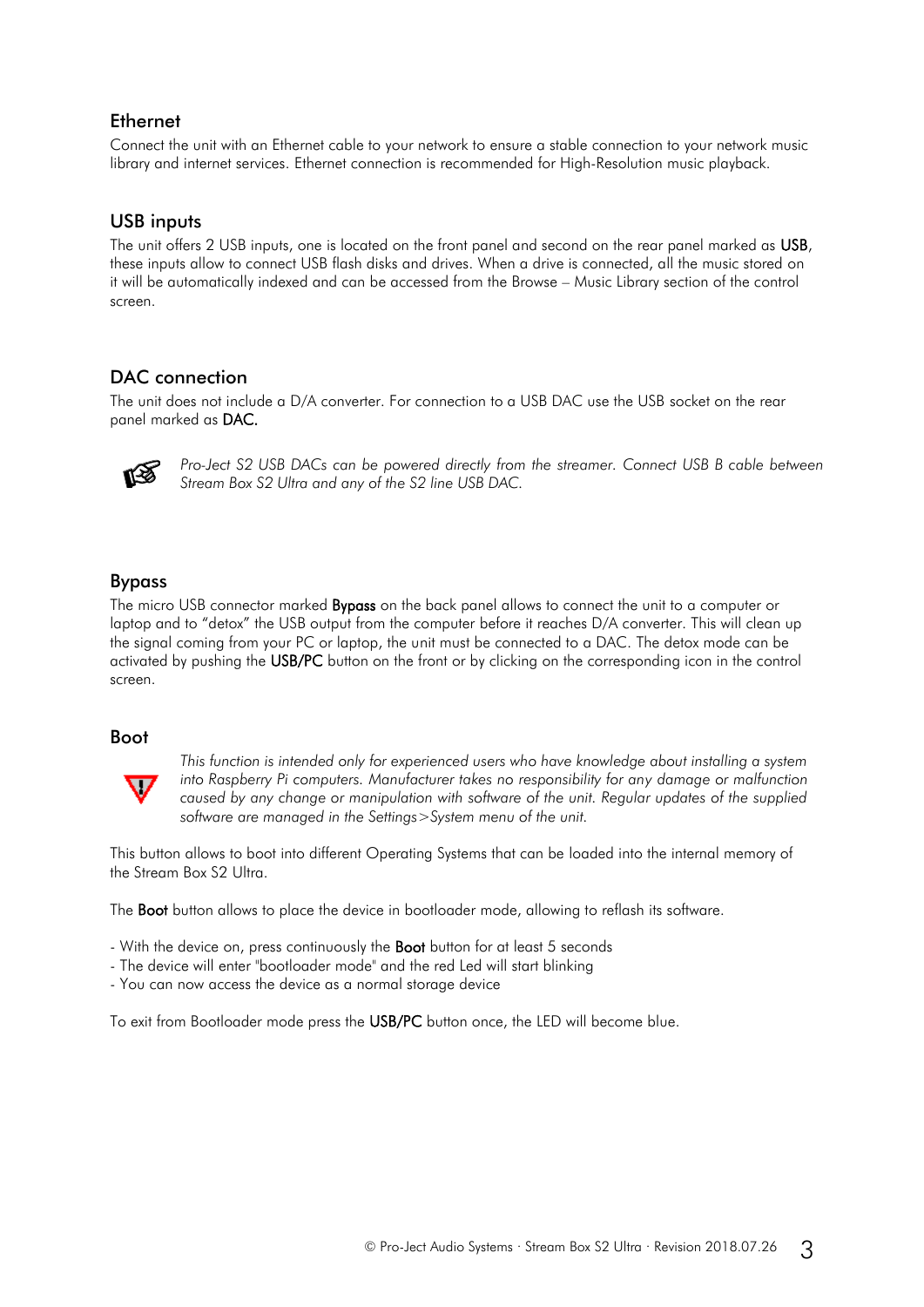#### Front panel

|                     | $\Phi$ | Net<br>$\alpha$ | USB/PC | $\boldsymbol{\nabla}$ |  |
|---------------------|--------|-----------------|--------|-----------------------|--|
| Stream Box S2 Ultra |        |                 |        |                       |  |

#### To switch on from standby or to standby

The push button on the left side of the front panel turns the Stream Box S2 Ultra on, or returns it to standby mode. The LED next to the button indicates standby with a stable red light, fully functional status is indicated by blue light. The unit has finished booting and is ready to use when the LED underneath Net is fully lid.



Power on and return to standby mode takes some time. Longer time of switching off is to ensure all *the open files and data are closed safely. During this period is the status LED is blinking red and blue.*

#### Net

The LED underneath Net lights up blue when the connection to the network is established and the unit has completed the boot sequence. Only when the LED is stable blue the unit can be used.

#### USB/PC

The button USB/PC on the front panel activates the function for USB "detox". The LED next to the button lights up when the function is active. The **Bypass** input on the rear panel cleans up the audio signal coming from a Laptop or Personal Computer.

It is possible to activate the function directly from the control screen by using icon USB/PC





*Once the function is active the unit does not work as a network player anymore. The control app will show "No Audio Output Available". This mode can be de-activated by pushing the USB/PC button on front again or by clicking the corresponding icon in the control screen. Alternatively the unit changes back to network mode when a file from the Music Library is played or an Internet Radio station has been started.*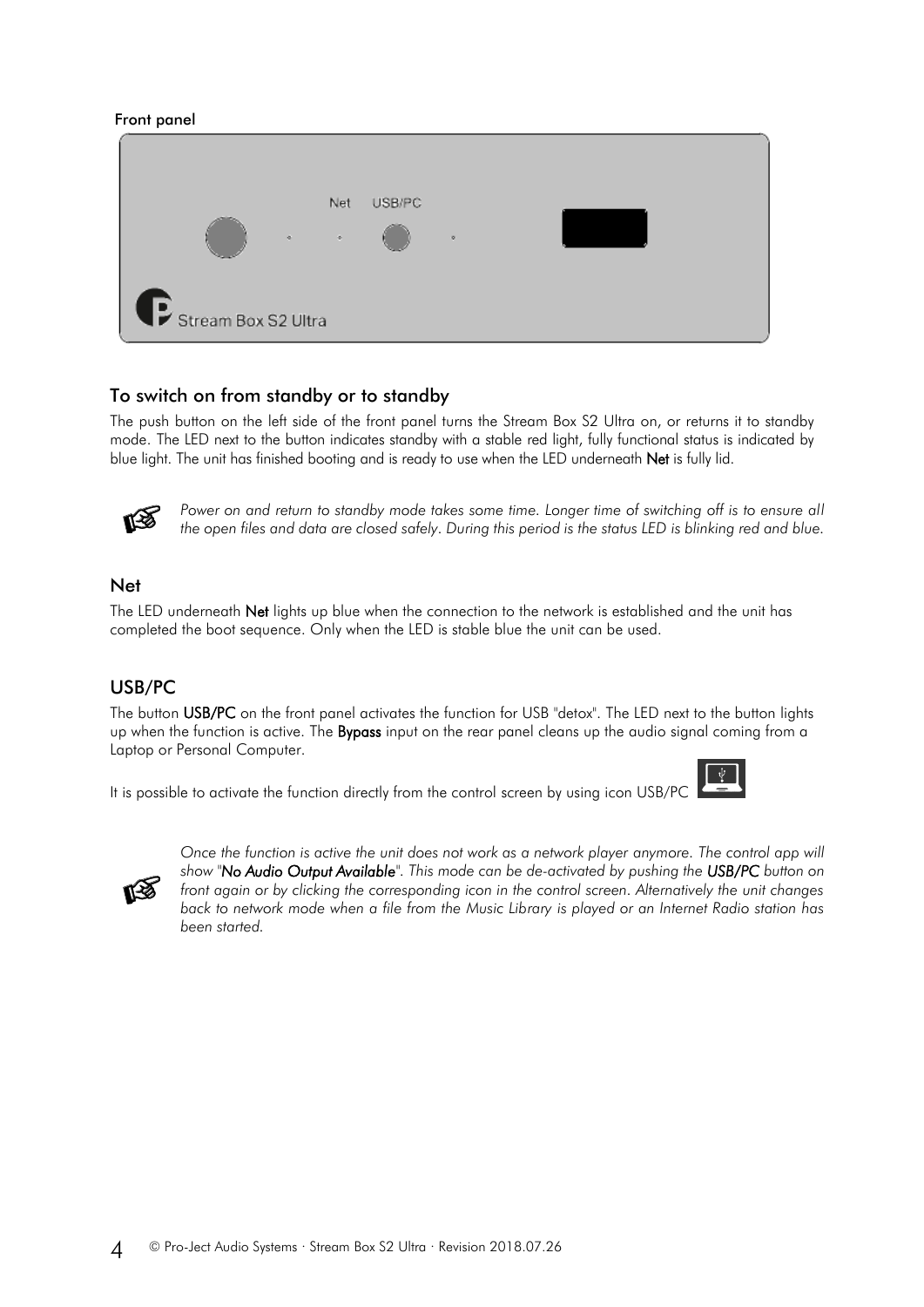# Installation and first use

The unit can be connected to the network/internet via wired or wireless connection.

1. W*ired connection*: Connect a LAN cable from your router to the socket Ethernet on the back panel.

2. W*ireless connection*:



*make sure that the supplied antenna is mounted to its connector on the back panel.*

Open Settings in your mobile device  $>$  Wi-Fi  $>$  search for available networks  $>$  connect to Stream Box S2 Ultra network.

The welcome page will open automatically (open web browser if not). Go through the first config wizard:

1. Language - select your system language

2. Name – choose a unique name of the unit (here you can see the address where you will find the unit in your browser available only for iOS and MacOS)

3. Output - select a DAC with which you want to use with Stream Box S2 Ultra.

4. Network – here you can connect to a wireless network, a list of available Wi-Fi networks is shown. Select your desired Wi-Fi network, type in the password and tap on connect. The unit will reconnect to selected Wi-Fi network at every reboot.

5. Music - managing all the network music location



*all the steps from the wizard can be changed later in Settings.*

The control screen can be accessed by any web-browser. A web-browser is available on all platforms (Windows, MacOS, Android, iOS and other operating systems). To access the control screen please enter the unit's IP address in the address-bar of your browser.

There are several different ways to open the unit´s control web page:

1. Open your internet browser and type in the IP address of the unit directly into the browser (e.g.: http://192.168.0.1)

The IP address can be found in the list of connected devices in the DHCP server list in your router administrations. Alternately programs such as *Advanced IP Scanner, FING (Android) or Network Analyzer (iOS),* can be used to find out the IP address of the streamer.

2. Use the address of the streamer which is shown in step 2 of the first config wizard (http://stream-box-s2 ultra.local by default)



*available only for iOS and MacOS* 

3. When using a Windows computer, the device can be found by the following path: File Explorer > Network > Media Devices. Here you can directly open the control page of the streamer by double clicking on the streamer icon.

4. In the App Store or Google Play Store the application Pro-Ject Play can be downloaded free of charge, with this App you can connect to the *Stream Box S2 Ultra*.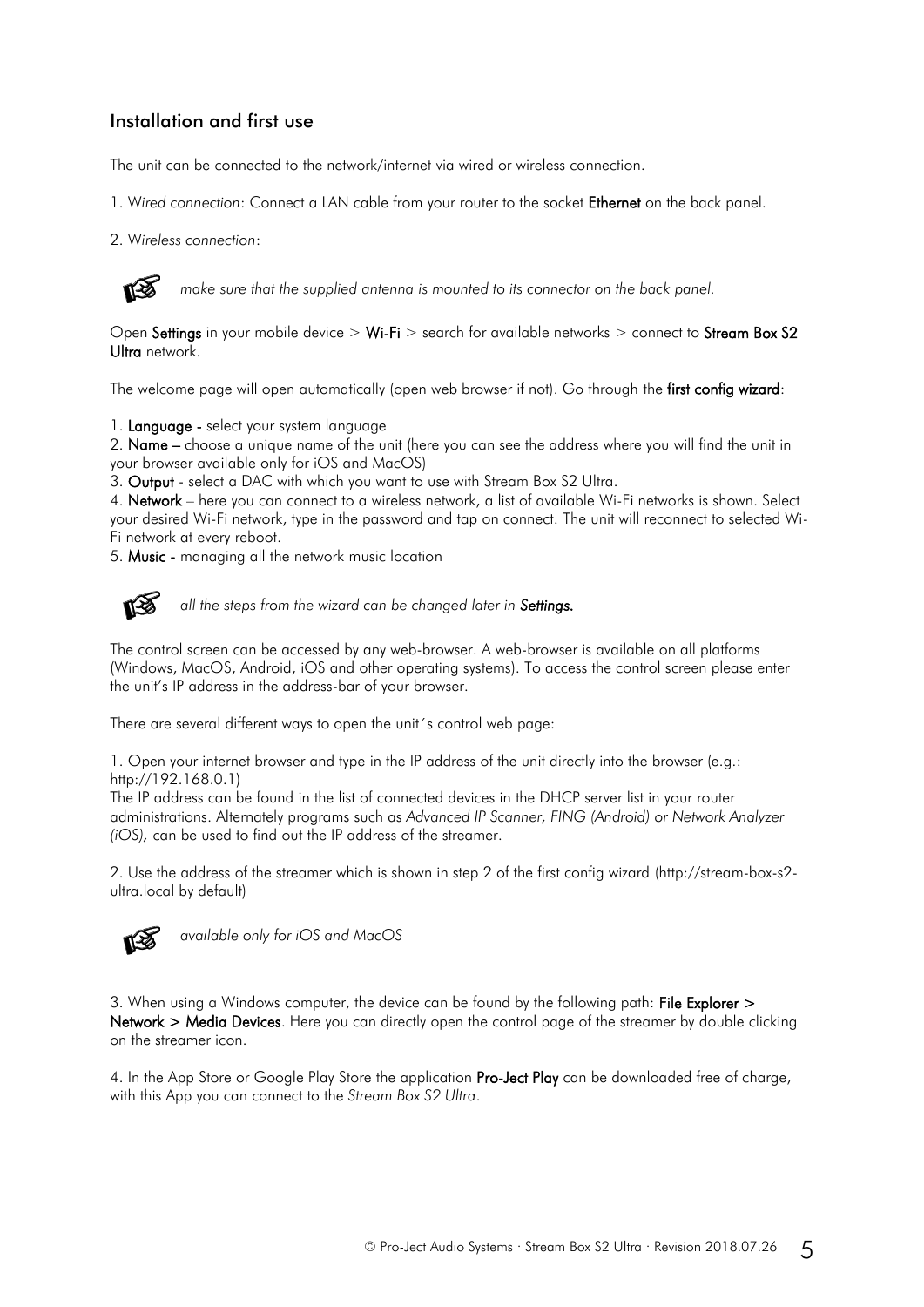# Bluetooth connection

#### *Pairing with Android devices*

Open Settings and tap on Bluetooth. Turn on Bluetooth and tap on Scan. All found devices will show up now, tap on *Stream Box S2 Ultra* and confirm the connection.

#### *Bluetooth pairing with Apple® devices*

Open Settings and tap on Bluetooth, turn on Bluetooth if it is not activated yet. Your device will automatically start searching for available devices. Tap on *Stream Box S2 Ultra* and confirm "Pairing" on your Apple device.

# Control the unit

The control screen is divided into three parts: Browse, Playback and Queue

Browse works as a home page. Here you can go to any of the following pages.



*Music library - here you can find all the available Music in your network and connected directly to the streamer: USB or NAS. Your library will be created automatically and sorted using the available metadata. (Some of these options are shown only when available)*

*Web radio – here you have access to a list of available internet radio stations. You also have access to a list of selected internet radio stations under Pro-Ject Selection.*



*USB/PC - see chapter USB/PC*

*Shairport-Sync – This option lets you connect to Apple devices using the Airplay protocol* 

The following icons are shown after a successful login into the respective services under Settings > My Music



 $\mathsf{I}$ 

I

*Tidal – gives you access to the Tidal streaming service*



*Spotify – gives you access to the Spotify streaming service*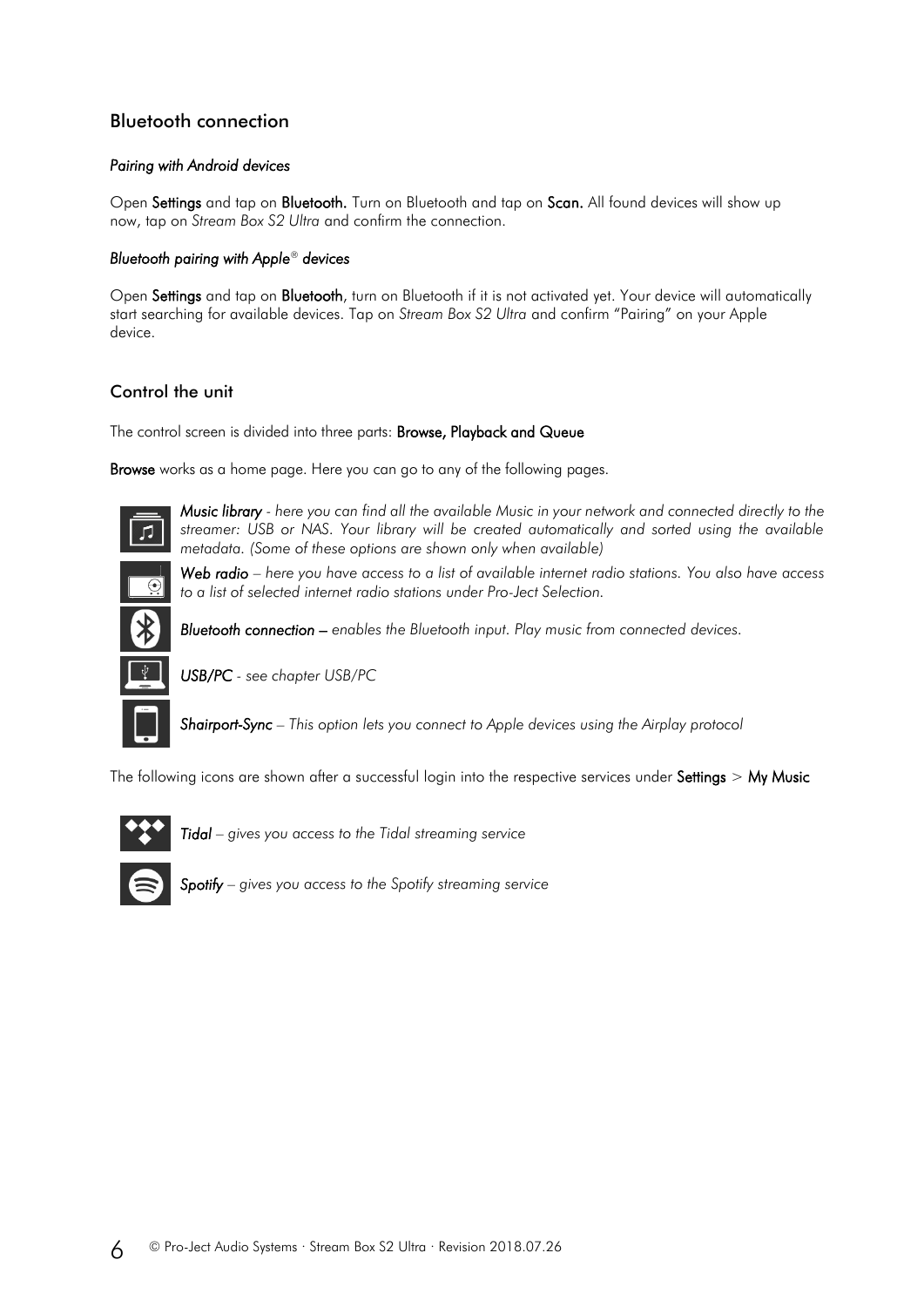Playback: This page shows the currently playing music. You also see information about the Artist and the Album. Additionally you will see the Album Cover, given it is available. Here you also have the option to add tracks to your Favourites or to a playlist. On the right side you have volume control with which you can set the volume level of the unit. It is recommended to leave the volume at level 100 to ensure bit-perfect playback.

Queue: This page shows the list of tracks in the current queue. At the upper right corner you also have the options for playback (shuffle, repeat), also you can save the current queue as a playlist.

Other useful Buttons

*Pro-Ject Logo - tap on this button to go back to the home page (Browse)*

*Settings – gives you access to all general settings. The following menus are accessible here:*

My Music: here you have access to all options for Network Drives and attached storages via USB. Also you can enter your account information for TIDAL and Spotify. Additional settings can be found for Album Art and Music Library. Under *Functionalities Control* you have the ability to enable or disable certain services. This is especially useful to enhance the performance of the unit.



*Spotify and Tidal icons appear on the home page (Browse) only after the login information are successfully entered*

Playback options: Here you have the option to choose your desired Output Device (USB DAC) and other settings for Playback, Volume and Audio Resampling.

Appearance: Here you can change the language of the unit, switch between background images or set your own images as background.

Network: Here you can find all information about your network. You can assign your unit a static IP address, pick a wireless network and activate/deactivate the hotspot function of the unit. You can also make settings on your DNS Server.

System: General settings can be made here. You can also enable/disable the video output via the HDMI socket. Under *System Updates* you can search for new software for the unit and download it. You can also set the unit back to Factory Settings.

Alarm: Here you can set a time for an alarm clock. This function needs an already existing playlist.

Sleep: With the sleep timer you can set a time value after which the unit either turns off or stops the music.

Shutdown: Power off or reboot the unit.